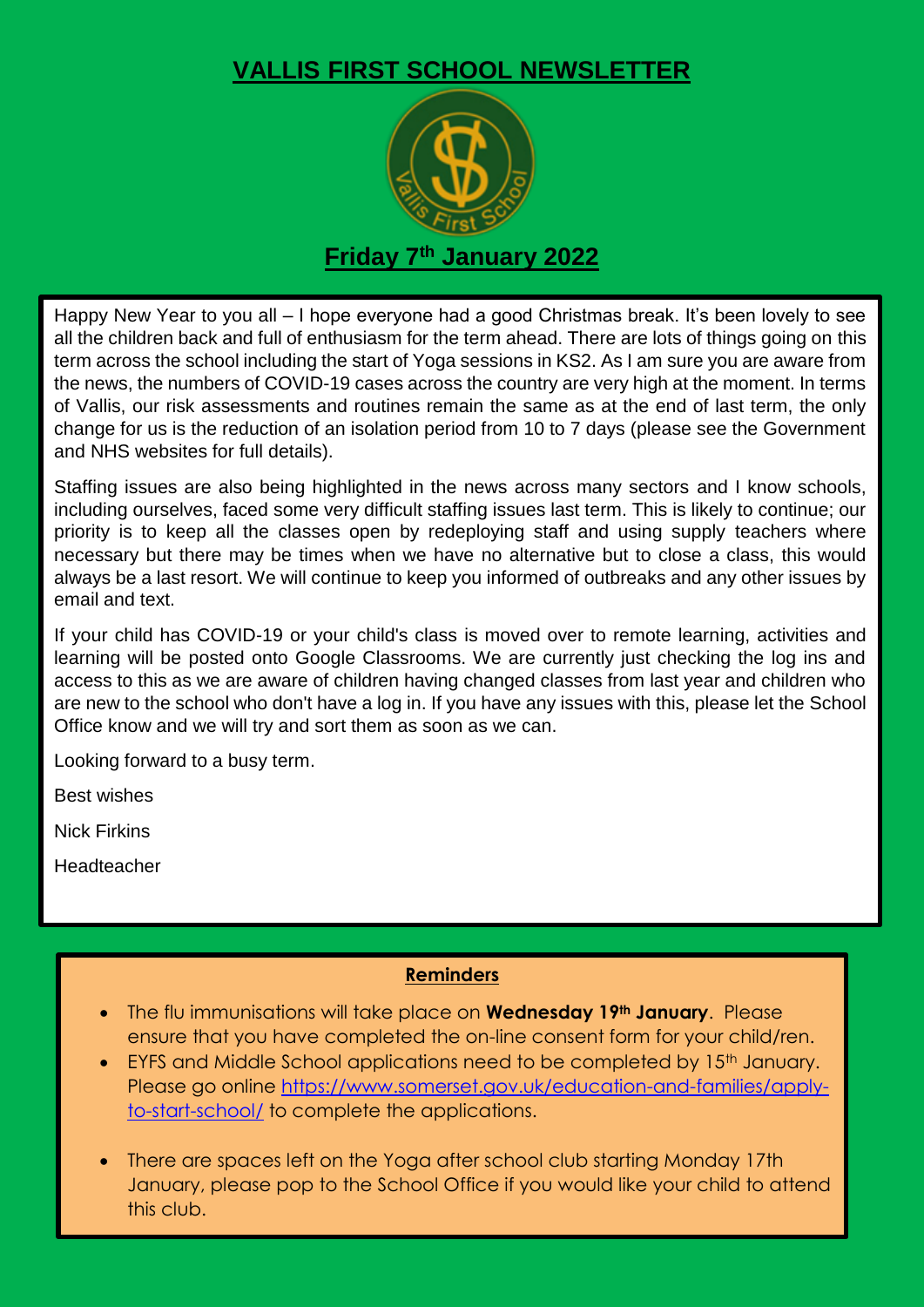## **Dates for your Diary**

- **Wednesday 12th January – GALAXY CLASS SWIMMING**
- **Wednesday 19th January – School Flu Immunisations**
- **Monday 31st January – SEND Workshop for Parents**
- **Friday 18th February – Last day of half term – finishing at 3pm**
- **Monday 28th February – Back to school**
- **Friday 8th April – last day before Easter Holidays – finishing at 3pm**
- **Monday 25th April – INSET DAY**

**Tuesday 26th April – Back to school** 

## **MILKY WAY CLASS MAKING THEIR AIR-RAID SHELTERS**